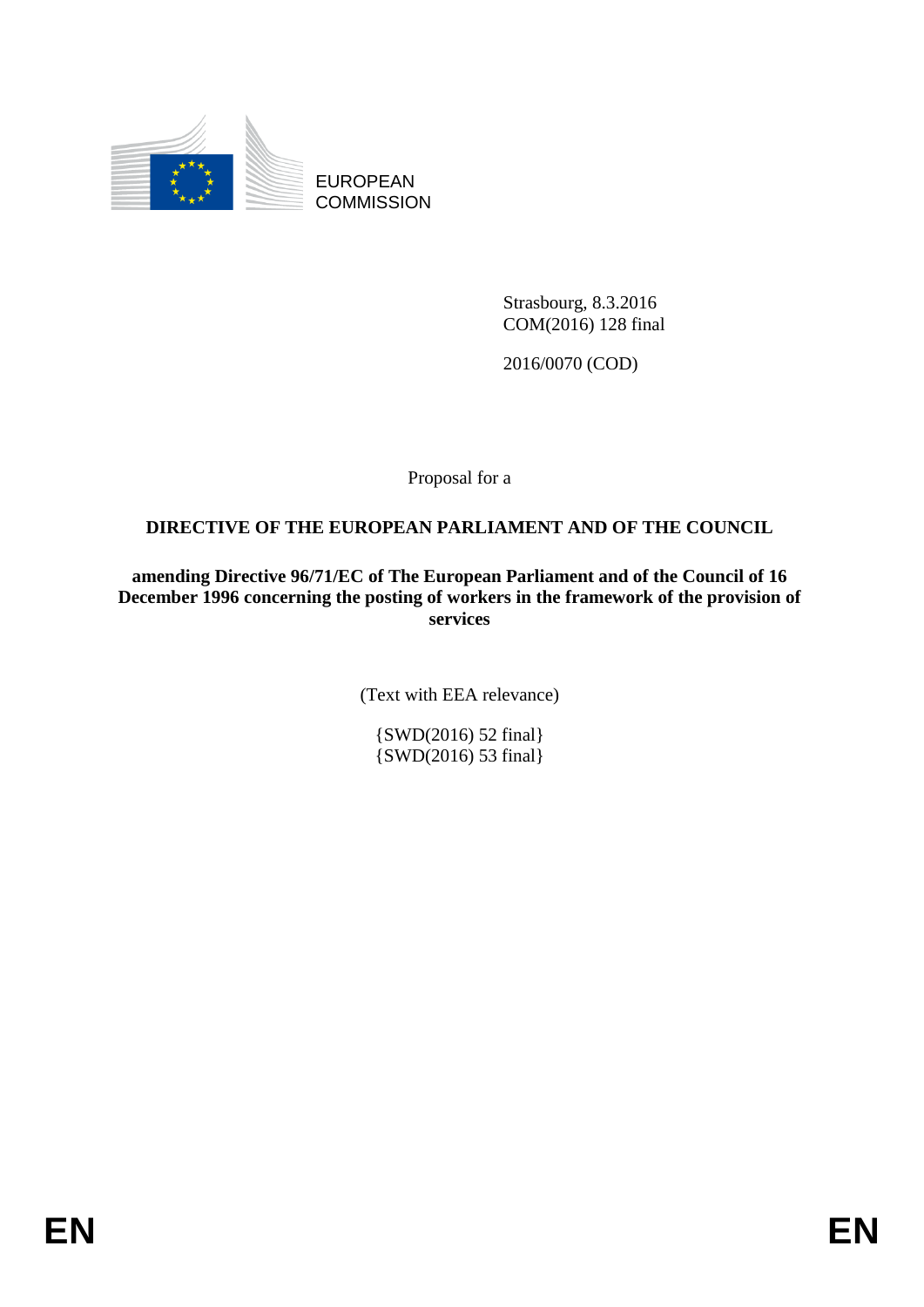## **EXPLANATORY MEMORANDUM**

#### **1. CONTEXT OF THE PROPOSAL**

#### **1.1. Reasons for and objectives of the proposal**

The Commission announced in its Political Guidelines and confirmed in its Work Programme 2016 a targeted revision of the Posting of Workers Directive to address unfair practices and promote the principle that the same work at the same place should be remunerated in the same manner.

Posting of workers plays an essential role in the Internal Market, particularly in the cross-border provision of services. Directive  $96/71/EC<sup>1</sup>$  (hereafter: 'the Directive') regulates three variants of posting: the direct provision of services by a company under a service contract, posting in the context of an establishment or company belonging to the same group ('intra-group posting'), and posting through hiring out a worker through a temporary work agency established in another Member State.

The EU established an Internal Market which is based on a highly competitive social market economy, aiming at full employment and social progress (Article 3(3) TEU).

The Treaty establishes the right for companies to provide their services in other Member States. It provides that 'restrictions on the freedom to provide services in the Union shall be prohibited in respect of nationals of Member States who are established in a Member State other than that of the person to whom the services are intended' (Article 56 TFEU). The freedom to provide services may be limited only by rules which are justified by overriding reasons of general interest, provided that these are justified, proportionate and applied in a non-discriminatory way.

Altogether, in 2014 (latest data available), there were over 1.9 million postings in the EU (representing 0.7% of a total EU labour force), up by 10.3% as compared to 2013 and by 44.4% with respect to 2010. The upward trend followed some stagnation during the years 2009 and 2010.

The 1996 Directive sets the EU regulatory framework to establish a balance between the objectives of promoting and facilitating the cross-border provision of services, providing protection to posted workers and ensuring a level-playing field between foreign and local competitors. It stipulates a 'core set' of terms and conditions of employment of the host Member State which are mandatory to be applied by foreign service providers, which include (article 3(1) of the Directive): maximum work periods and minimum rest periods; the minimum rates of pay, including overtime rates; minimum paid annual holidays; the conditions of hiring-out of workers; health, safety and hygiene at work; protective measures in favour of pregnant women, mothers who have recently given birth, children, and young people; equality of treatment between genders; and other provisions of non-discrimination.

The  $2014$  Enforcement Directive<sup>2</sup> has provided for new and strengthened instruments to fight and sanction circumventions, fraud and abuses. It addresses problems caused

 $\mathbf{1}$ <sup>1</sup> Directive 96/71/EC of the European Parliament and of the Council of 16 December 1996 concerning the posting of workers in the framework of the provision of services, OJ L 18, 21.1.97, p.1.

<sup>&</sup>lt;sup>2</sup> Directive 2014/67/EU of the European Parliament and of the Council of 15 May 2014 on the enforcement of Directive 96/71/EC concerning the posting of workers in the framework of the provision of services and amending Regulation (EU) No 1024/2012 on administrative cooperation through the Internal Market Information System ('the IMI Regulation'), OJ L 159, 28.5.2014, p. 11.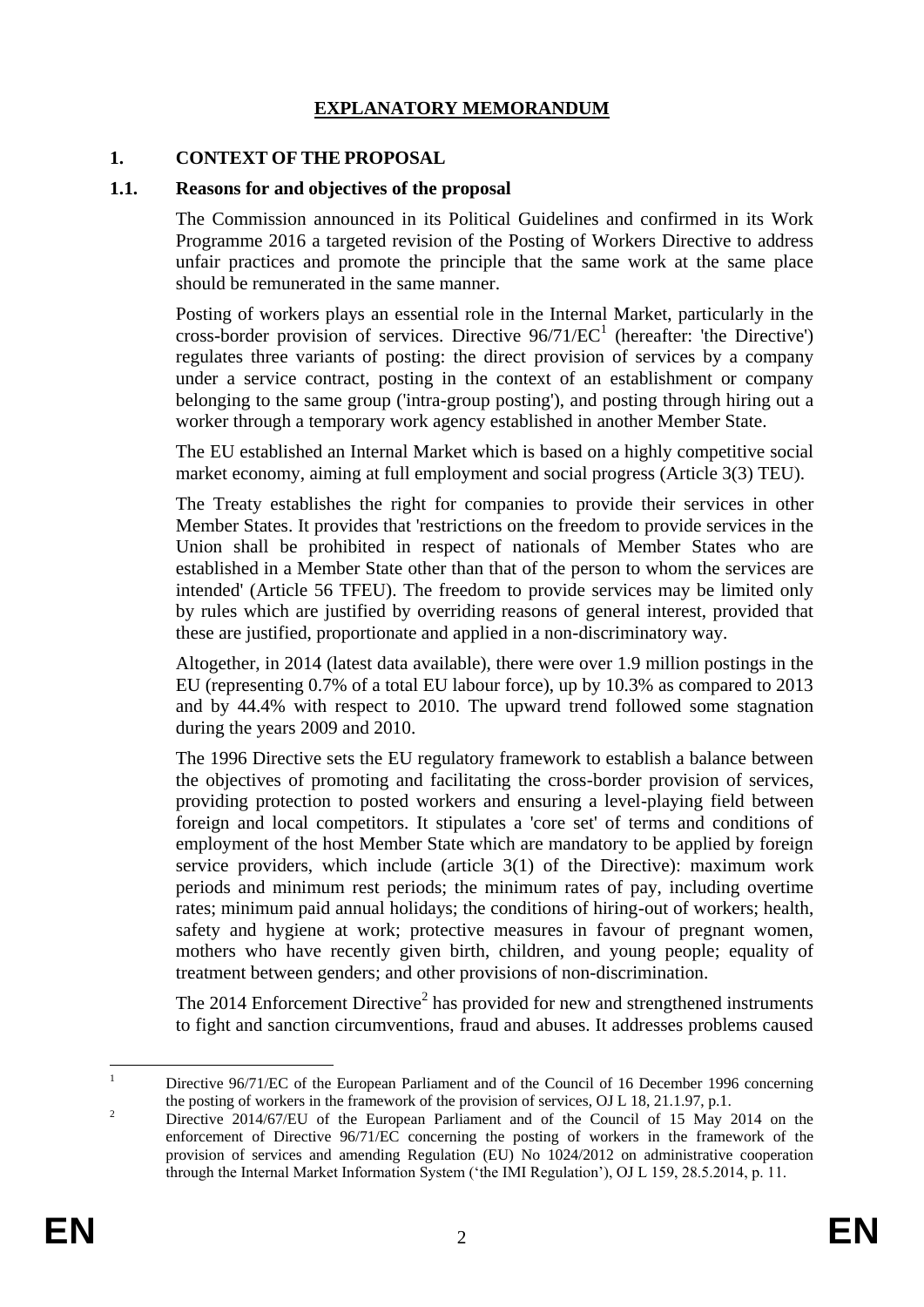by so-called "letter-box companies" and increases the Member States' ability to monitor working conditions and enforce the rules applicable. Inter alia, the Directive lists qualitative criteria characterising the existence of a genuine link between the employer and the Member State of establishment, which can also be used to determine whether a person falls within the applicable definition of a posted worker. The Enforcement Directive also lays down provisions to improve administrative cooperation between national authorities in charge of posting. For instance, it provides for an obligation to respond to requests for assistance from the competent authorities in other Member States within two working days in the case of urgent requests for information and within 25 working days in non-urgent cases. Moreover, the Directive lists national control measures that the Member States may apply when monitoring compliance with the working conditions applicable to posted workers and requires that appropriate and effective checks and monitoring mechanisms are in place and that national authorities carry out effective and adequate inspections on their territory in order to control and monitor compliance with the provisions and rules laid down in Directive 96/71/EC. The full effects of the Directive should become tangible as of mid-2016, as Member States have until 18 June 2016 to transpose the Directive.

The current initiative does not address any issue touched upon by the Enforcement Directive. Rather, it focuses on issues which were not addressed by it and pertain to the EU regulatory framework set by the original 1996 Directive. Therefore, the revised posting of Workers Directive and the Enforcement Directive are complementary to each other and mutually reinforcing.

#### **1.2. Consistency with existing policy provisions in the policy area**

The Commission has set itself to work towards a deeper and fairer Single Market as one of the chief priorities for its mandate. The proposal of targeted amendments to the Posting of Workers Directive integrates and complements the provisions set in the Enforcement Directive, which is to be transposed by 18 June 2016.

In the preparatory consultations led by the Commission with about 300 stakeholders, mostly SMEs, 30% of companies providing services across borders reported problems with existing rules on posting of workers, such as burdensome administrative requirements, paperwork, fees and registration obligations. The lack of clarity of labour market rules in the country of destination is also considered a relevant hindrance to cross-border service provision, especially among SMEs.

At the same time, the Posting of Workers Directive underpins the initiatives for the road transport sector announced by the Commission in its Work Programme 2016. These measures will aim in particular to further enhance social and working conditions of road transport workers fostering at the same time the efficient and fair provision of road transport services. The two million workers engaged in international road transport operations regularly carry out work on the territory of different Member States, over brief periods of time. In this context, the forthcoming initiatives for the road transport sector should contribute to more clarity and better enforcement of the rules applicable to employment contracts in the transport sector and may address the specific challenges the application of the provisions of the Posting of Workers Directive raises in this specific sector.

A modernised legislative framework for posting of workers will contribute to creating transparent and fair conditions for the implementation of the Investment Plan for Europe. The Investment Plan will provide an additional boost to cross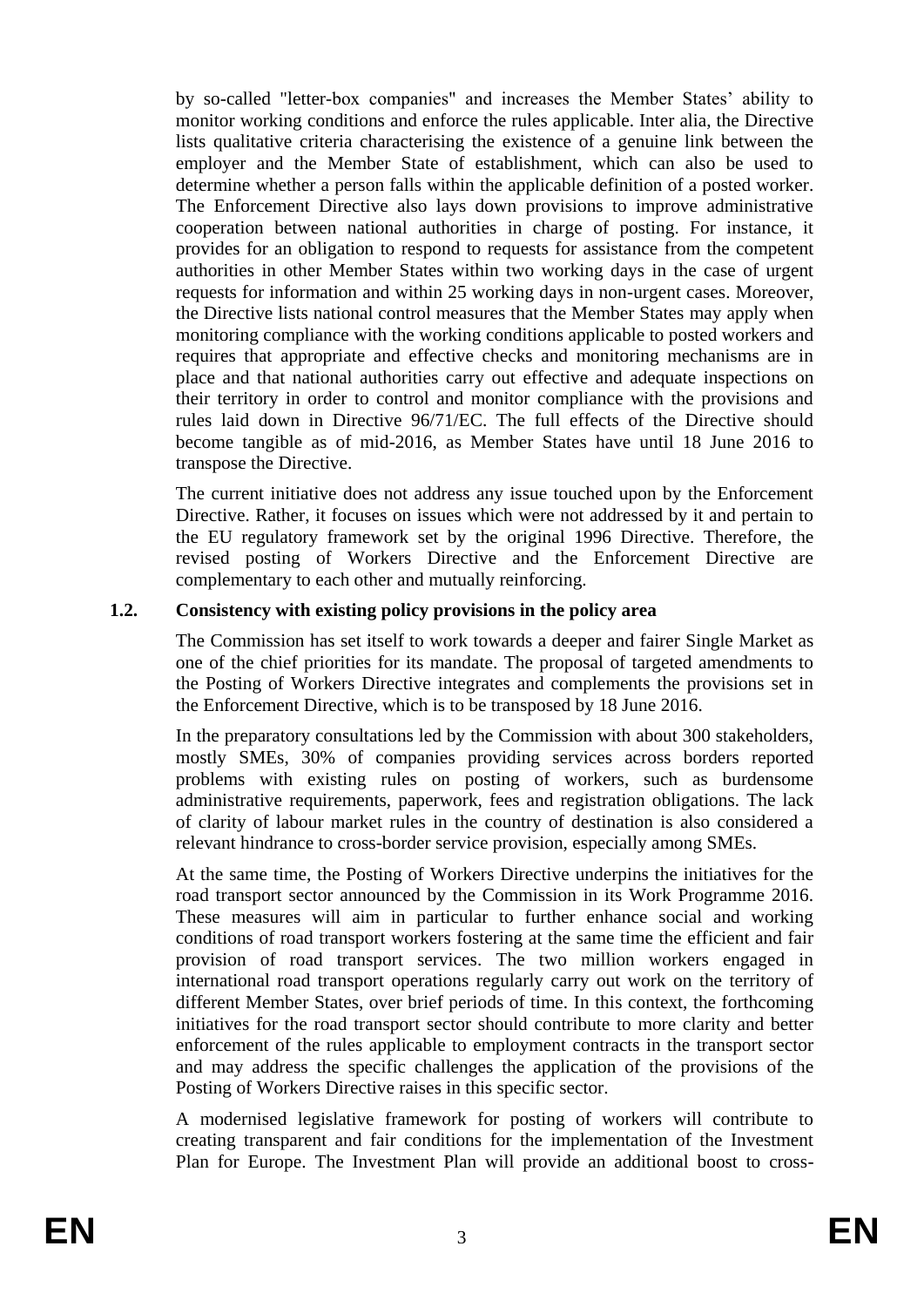border service provision and thereby lead to increased demand for skilled labour to be fulfilled. As strategic infrastructural projects are realised across the Member States, companies will require appropriate skills for the job, and adequate conditions need to be set for that demand to be satisfied with adequate supply across borders. A modernised Posting of Workers Directive will contribute to investments taking place within conditions of undistorted competition and protection of workers' rights.

The EU Platform against Undeclared Work may positively interact with a view to tackling fraudulent aspects of the phenomenon of posting of workers. Posting is exposed to the risk of being subject of undeclared work practices, such as "envelope wages" or "cash-in-hand", whereby only part of the salary is paid officially, while the rest is given to the employee unofficially, bogus self-employment, and circumvention of relevant EU and national legislation. The EU has stepped action to fight undeclared work and continues to act against letter box companies. The Commission proposed in April 2014 the establishment of a Platform for the prevention and deterrence of undeclared work. The Platform will bring together the enforcement authorities of all Member States. It will facilitate the exchange of best practices, develop expertise and analysis and support cross-border cooperation of Member States in order to fight undeclared work more efficiently and effectively.

## **2. LEGAL BASIS, SUBSIDIARITY AND PROPORTIONALITY**

## **2.1. Legal basis**

This proposal amends Directive 96/71/EC and is therefore based on the same legal basis, Articles 53(1) and 62 TFEU.

## **2.2. Subsidiarity (for non-exclusive competence)**

An amendment to an existing Directive can only be achieved by adopting a new Directive.

## **2.3. Proportionality**

It is settled case law that restrictions to the freedom to provide services are only admissible if justified by overriding reasons in the public interest, relating in particular to the protection of workers, and must be proportionate and necessary.

The present proposal complies with this requirement since it does not harmonise the labour costs in Europe and is limited to what is necessary to guarantee conditions adapted to living costs and standards of the host Member State for the duration of the assignment of the posted workers.

In a highly competitive internal market, competition is based on quality of the service, productivity, costs (of which labour costs are but one part) and innovation. The present proposal does not therefore go beyond what is necessary to achieve its objective.

## **3. RESULTS OF EX-POST EVALUATIONS, STAKEHOLDER CONSULTATIONS AND IMPACT ASSESSMENTS**

## **3.1. Stakeholder consultations**

By a joint letter, Austria, Belgium, France, Germany, Luxembourg, the Netherlands and Sweden have claimed support for a modernisation of the Posting of Workers Directive establishing the principle of 'equal pay for equal work in the same place'.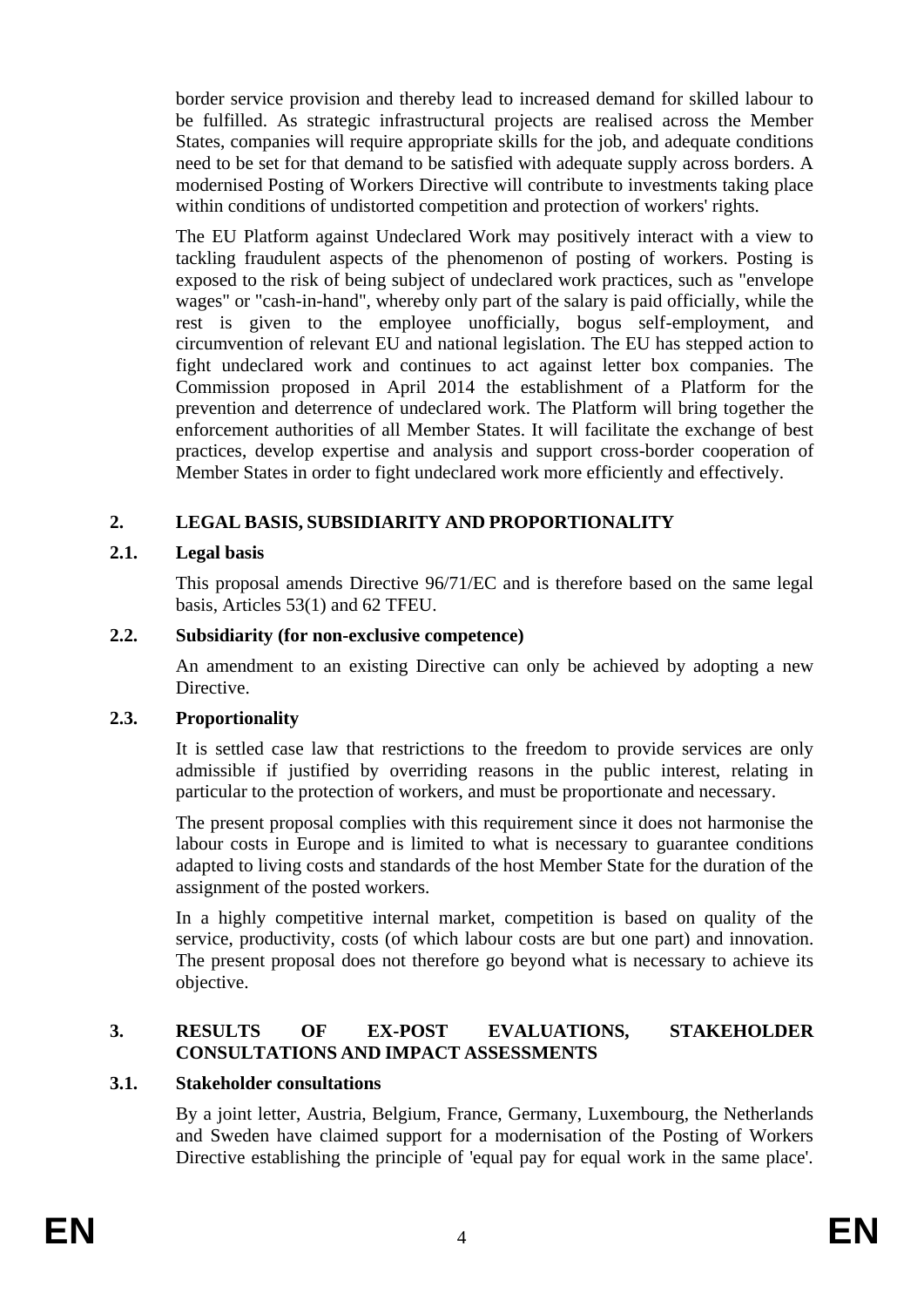These Member States suggested that the provisions regarding working and social conditions, most notably including remuneration, applicable to posted workers should be amended and widened; the set-up of a maximum duration limit to postings should be considered, with particular regard to aligning provisions with the EU Regulation on coordination of social security; the applicable conditions to the road transport sector should be clarified; the information basis contained in the Portable Documents A1 should be strengthened in its reliability; cross-border cooperation between inspection services should be improved; and a study on the extent and impact of bogus self-employment in the context of posting should be promoted.

Bulgaria, Czech Republic, Estonia, Hungary, Lithuania, Latvia, Poland, Slovakia and Romania, by a joint letter, have argued that a review of the 1996 Directive is premature and should be postponed after the deadline for the transposition of the Enforcement Directive has elapsed and its effects carefully evaluated and assessed. These Member States have expressed the concern that the principle of equal pay for equal work in the same place may be incompatible with the single market, as pay rate differences constitute one legitimate element of competitive advantage for service providers. Moreover, they have taken the position that posted workers should remain under the legislation of the sending Member State for social security purposes, and no measure should thus be taken to revise the linkages between the posting of workers and the social security coordination in this sense. Finally, they called upon the Commission to consider action only insofar as evidence is rigorously analysed concerning the challenges and specificities of cross-border service provision.

ETUC has expressed support for a revision to ensure the principle of equal treatment. In this context, however, the ETUC called the Commission upon respecting the principle of autonomy of the social partners to negotiate wages and the plurality of national industrial relation systems, by establishing provisions on the constituent elements of pay having the effect of favouring company-level over sector-level collective agreements. In turn, the ETUC advised that the Commission proposes measures regarding the requirement of a previous period of employment in the country of origin to be especially applied to posted temporary agency workers, new rules on combatting bogus self-employment, and better enforcement measures, in particular inspections and more reliable social security forms.

The European Builders Confederation (EBC), representing SMEs in the construction sector, has expressed support for reopening the 1996 Directive in line with the principle "equal pay for equal work in the same place". Favourable to revising the Directive have also been the EU Trade Union of Building and Woodworkers (EFBWW), the Dutch Trade Union Confederation (FNV), the Estonian Trade Union Confederation and the Council of Nordic Trade Unions. The EU social partners in the construction industry (FIEC and EFBWW) have also taken a joint position asking the Commission to assess a number of issues related to posting..

BUSINESSEUROPE has considered a priority to ensure the correct transposition of the Enforcement Directive as it deems that most of the challenges with posting of workers are related to poor enforcement and lack of controls in the Member States. Businesseurope has also suggested that the reopening of the Directive may reduce posting activities because of the uncertainty that the negotiation would create among companies. While supportive of measures to increase the reliability and transparency of Portable Documents, Business Europe has considered that the principle of "equal pay for equal work" would create an undue interference of the EU in the free determination of wage levels by the social partners and recalls that a level playing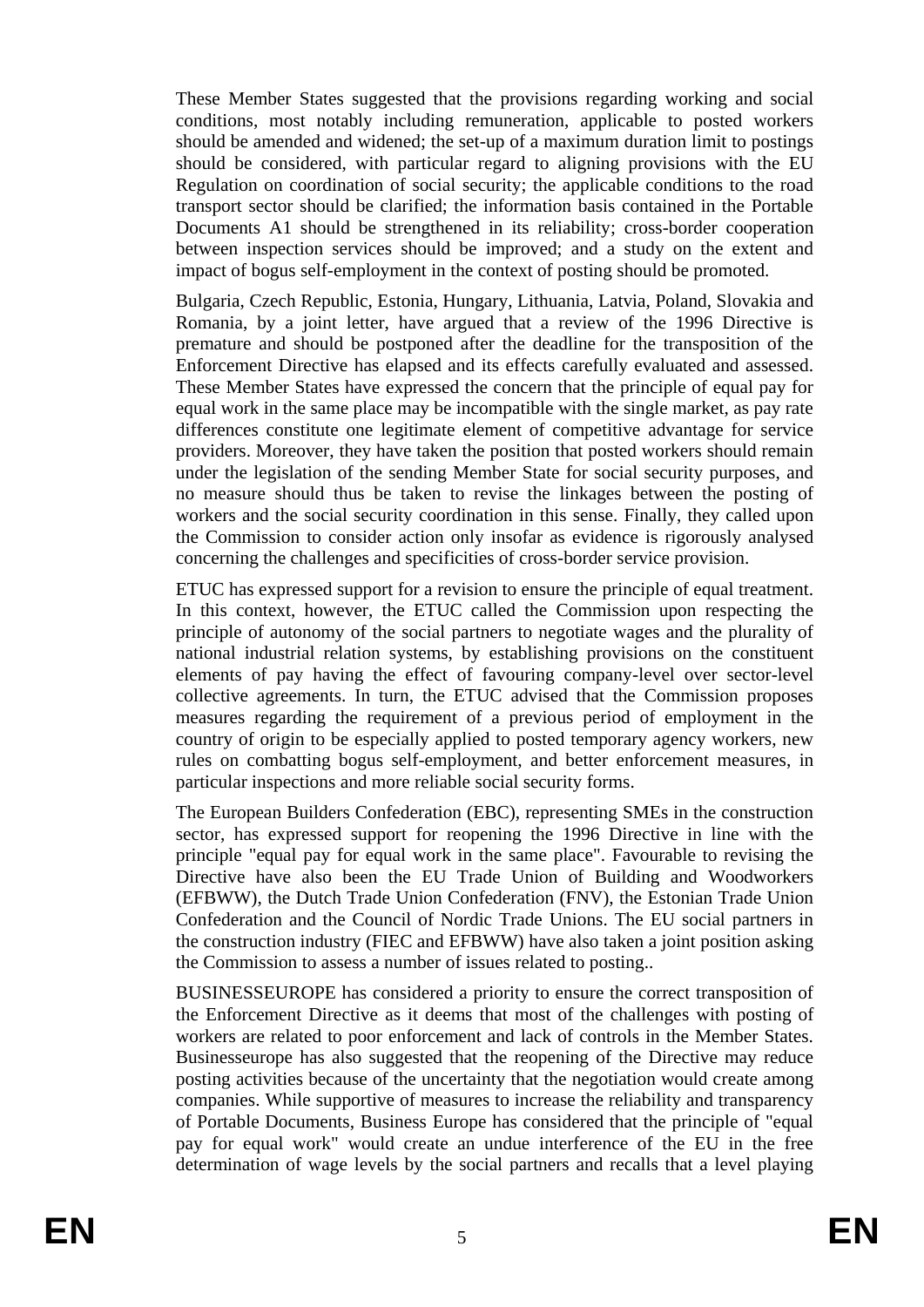field for competition is created by a large body of EU law addressing various aspects of labour law. These arguments were also shared by the representatives of employers of the metal, engineering and technology industries (CEEMET), by the Confederation of European Managers (CEC). The Confederation of Industry of the Czech Republic and the Industry Associations from Finland, Sweden, Denmark, Iceland and Norway have in a joint letter also expressed concerns about introducing the principle of equal pay for equal work in the Posting of Workers Directive.

Likewise, UAPME has taken the view that the Posting of Workers Directive should not be modified before the transposition of the Enforcement Directive is completed and its effects evaluated.

EUROCIETT, representing the temporary work agency industry, has found that there is in general no need for reopening the 1996 Directive. Eurociett has nevertheless supported the principle of equal pay for equal work for posted agency workers and the application of the full set of rules provided for by the Temporary Agency Work Directive to posted agency workers.

#### **4. COLLECTION AND USE OF EXPERTISE**

Several studies, reports and articles were used during the preparation of this initiative. The references are to be found in the Impact Assessment Report accompanying the present proposal.

#### **5. IMPACT ASSESSMENT**

This proposal is accompanied by an Impact Assessment Report which analysis the phenomenon of posting, describes the problem with the current legal framework, envisages different policy options to address it and finally assesses the social and economic impact of the policy options.

#### **6. FUNDAMENTAL RIGHTS**

This Directive respects the fundamental rights and complies with the principles recognised by the Charter of Fundamental Rights of the European Union. In particular, it is designed to ensure full compliance with Article 31 of the Charter, which provides that every worker has the right to working conditions which respect his or her health, safety and dignity, and to limitation of maximum working hours, to daily and weekly rest periods and to an annual period of paid leave.

## **7. DETAILED EXPLANATION OF THE SPECIFIC PROVISIONS OF THE PROPOSAL**

Article 1 of the proposal introduces several changes to Directive 96/71/EC.

## **7.1. Paragraph 1**

Paragraph 1 adds a new Article 2bis to the Directive. This Article deals with the labour law to be applied to posted workers when the anticipated or the effective duration of posting exceeds twenty-four months. This is without prejudice to the possible duration of a temporary provision of services. The Court of Justice has consistently held that the distinction between the freedom of establishment and the freedom to provide services on a temporary basis needs to be made on a case by case basis, taking into account not only the duration but also the regularity, periodicity and continuity of the provision of services.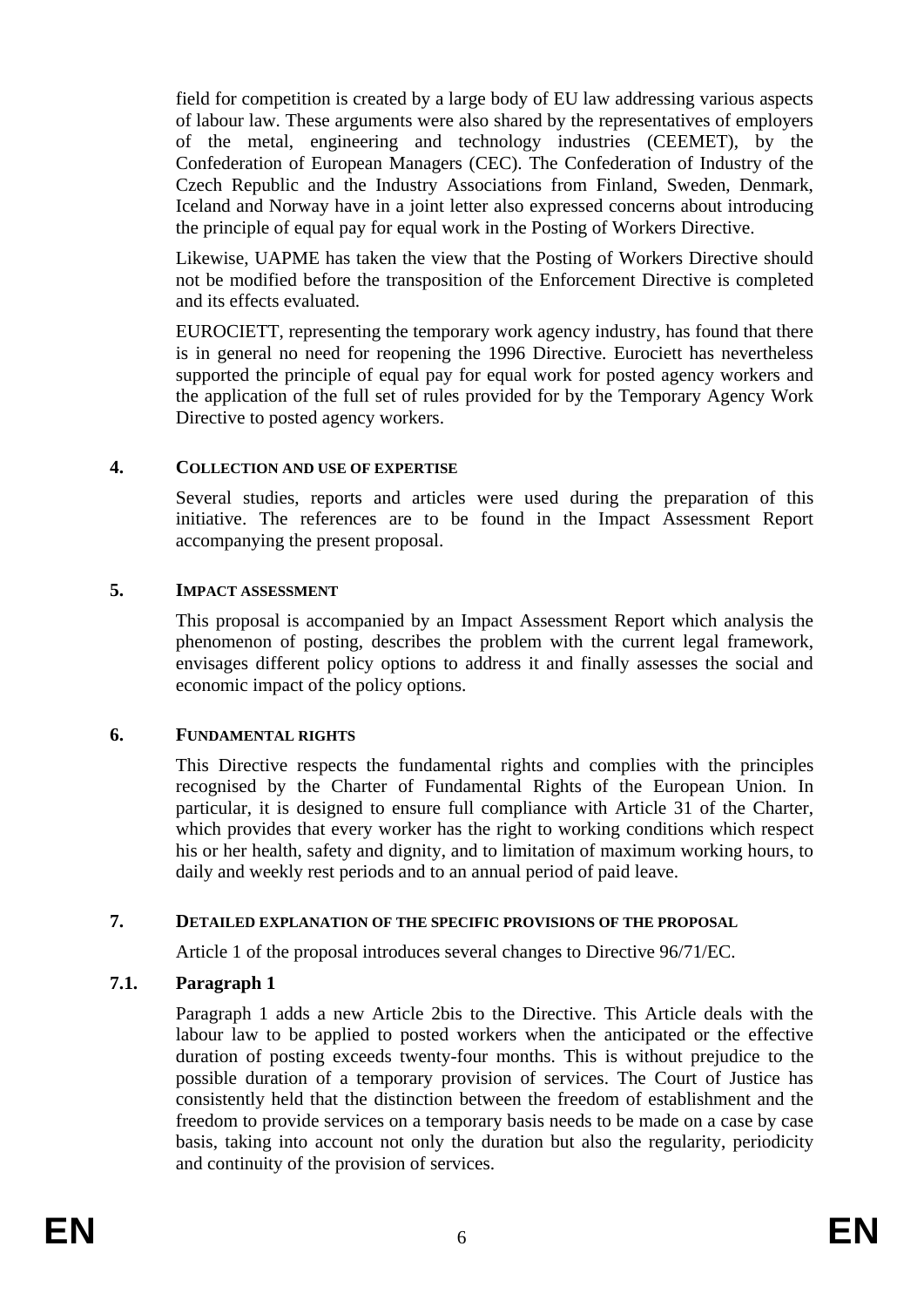Paragraph 1 of the new Article 2bis applies when it is anticipated that the duration of posting will be superior to 24 months or when the effective duration of posting exceeds 24 months. In both cases, the host Member State is deemed to be the country in which the work is habitually carried out. In application of the rules of the Rome I Regulation<sup>3</sup>, the labour law of the host Member Sate will therefore apply to the employment contract of such posted workers if no other choice of law was made by the parties. In case a different choice was made, it cannot, however, have the result of depriving the employee of the protection afforded to him by provisions that cannot be derogated from by agreement under the law of the host Member State.

In order to prevent the circumvention of the rule set out in paragraph 1, paragraph 2 clarifies that, in case of replacement of a worker regarding the same task, calculation of the duration of posting must take into account the cumulative duration of the posting of the workers concerned. The rule of paragraph 1 will apply whenever the accumulated duration exceeds 24 months but, in order to respect the principle of proportionality, only to the workers posted for at least six months.

## **7.2. Paragraph 2**

Paragraph 2 introduces several changes to Article 3 of the Directive.

#### **Point (a)**

Point (a) replaces paragraph 1 of Article 3 of the Directive.

The new text introduces three main changes:

- it suppresses the reference to the "activities referred to in the Annex" in the second indent;
- it replaces the reference to "minimum rates of pay" by a reference to "remuneration"<sup>4</sup>;
- it adds a new subparagraph imposing on Member States an obligation to publish information on the constituent elements of remuneration.

The first change makes the collective agreements universally applicable within the meaning of Article 3(8) applicable to posted workers in all sectors of the economy, irrespective of whether the activities are referred to in the annex to the Directive (which currently is the case only for the construction sector).

It is within Member States' competence to set rules on remuneration in accordance with their law and practice. The second amendment implies that the rules on remuneration applicable to local workers, stemming from the law or collective agreements universally applicable within the meaning of Article 3(8), are also applicable to posted workers.

Finally, the new subparagraph imposes on Member States an obligation to publish in the website referred to in Article 5 of Directive 2014/67/EU the constituent elements of remuneration applicable to posted workers.

#### **Point (b)**

A new paragraph is added which deals with situations of subcontracting chains. This new rule gives the faculty to Member States to oblige undertakings to subcontract

 $\overline{a}$ <sup>3</sup> Regulation (EC) No 593/2008 of the European Parliament and of the Council of 17 June 2008 on the law applicable to contractual obligations (Rome I), OJ L 177, 4.7.2008, p. 6.

<sup>&</sup>lt;sup>4</sup><br>Building on case law of the Court in Case C-396/13.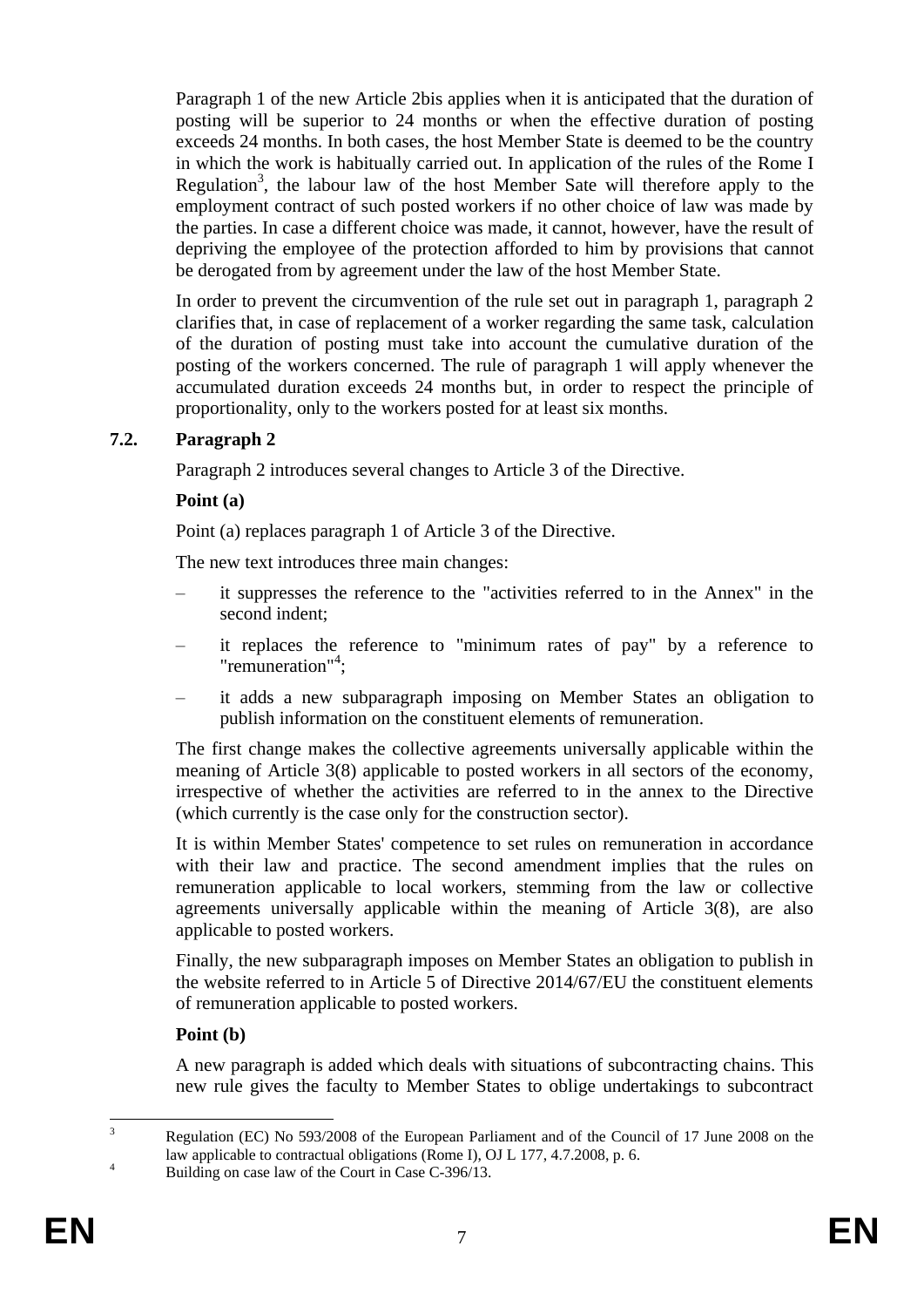only to undertakings that grant workers certain conditions on remuneration applicable to the contractor, including those resulting from non-universally applicable collective agreements. This is only possible on a proportionate and nondiscriminatory basis and would thus in particular require that the same obligations be imposed on all national sub-contractors.

## **Point (c)**

It adds a new paragraph which sets the conditions applicable to the workers referred to in Article  $1(3)(c)$  of the Directive, i.e. workers hired out by a temporary agency established in a Member State other than the Member State of establishment of the user undertaking. This new paragraph corresponds to Article 3(9) of the Directive. It specifies that the conditions to be applied to cross-border agencies hiring out workers must be those that are, pursuant to Article 5 of Directive 2008/104/EC, applied to national agencies hiring out workers. Contrary to Article 3(9) of the Directive, this is now a legal obligation imposed on Member States.

# **7.3. Paragraph 3**

Paragraph 3 amends the Annex to the Directive following the changes made to Article 3(1).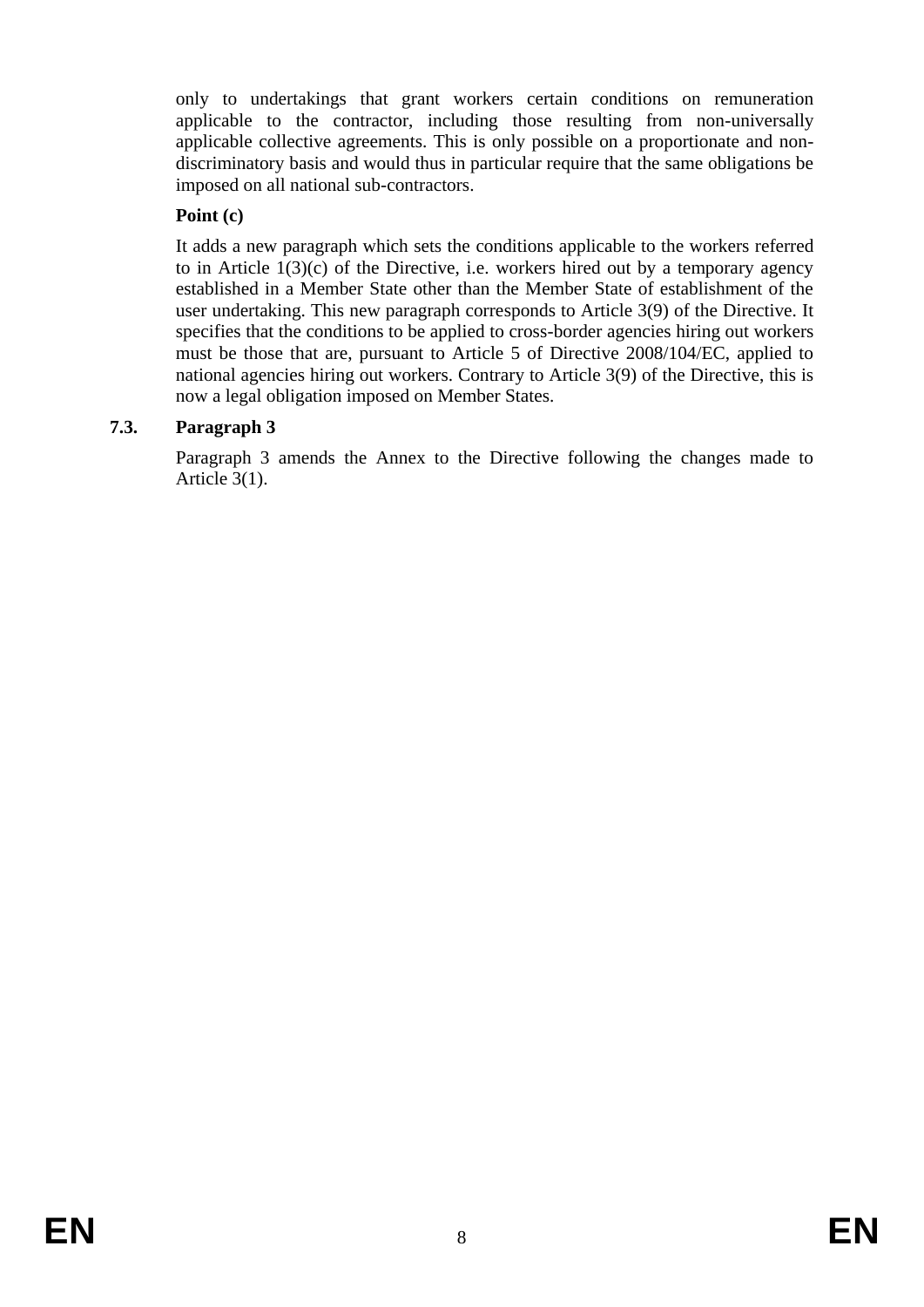2016/0070 (COD)

#### Proposal for a

## **DIRECTIVE OF THE EUROPEAN PARLIAMENT AND OF THE COUNCIL**

#### **amending Directive 96/71/EC of The European Parliament and of the Council of 16 December 1996 concerning the posting of workers in the framework of the provision of services**

(Text with EEA relevance)

## THE EUROPEAN PARLIAMENT AND THE COUNCIL OF THE EUROPEAN UNION,

Having regard to the Treaty on the Functioning of the European Union, and in particular Articles 53(1) and 62 thereof,

Having regard to the proposal from the European Commission,

After transmission of the draft legislative act to the national parliaments,

Having regard to the opinion of the European Economic and Social Committee<sup>5</sup>,

Acting in accordance with the ordinary legislative procedure,

Whereas:

- (1) The free movement of workers, freedom of establishment and freedom to provide services are fundamental principles of the internal market in the Union enshrined in the Treaty on the Functioning of the European Union (TFEU). The implementation of those principles is further developed by the Union aimed at guaranteeing a level playing field for businesses and respect for the rights of workers.
- (2) The freedom to provide services includes the right of undertakings to provide services in another Member State, to which they may post their own workers temporarily in order to provide those services there.
- (3) According to Article 3 TEU, the Union shall promote social justice and protection. Article 9 TFEU gives the Union the task to promote a high level of employment, to guarantee an adequate social protection and to combat social exclusion.
- (4) Almost twenty years after its adoption, it is necessary to assess whether the Posting of Workers Directive still strikes the right balance between the need to promote the freedom to provide services and the need to protect the rights of posted workers.
- (5) The principle of equal treatment and the prohibition of any discrimination based on nationality are enshrined in EU law since the founding Treaties. The principle of equal pay has been implemented through secondary law not only between women and men, but also between employees with fix term contracts and comparable permanent workers, between part-time and full-time workers or between temporary agency workers and comparable workers of the user undertaking.

 $\overline{5}$ 

 $OJ C$ , , p. .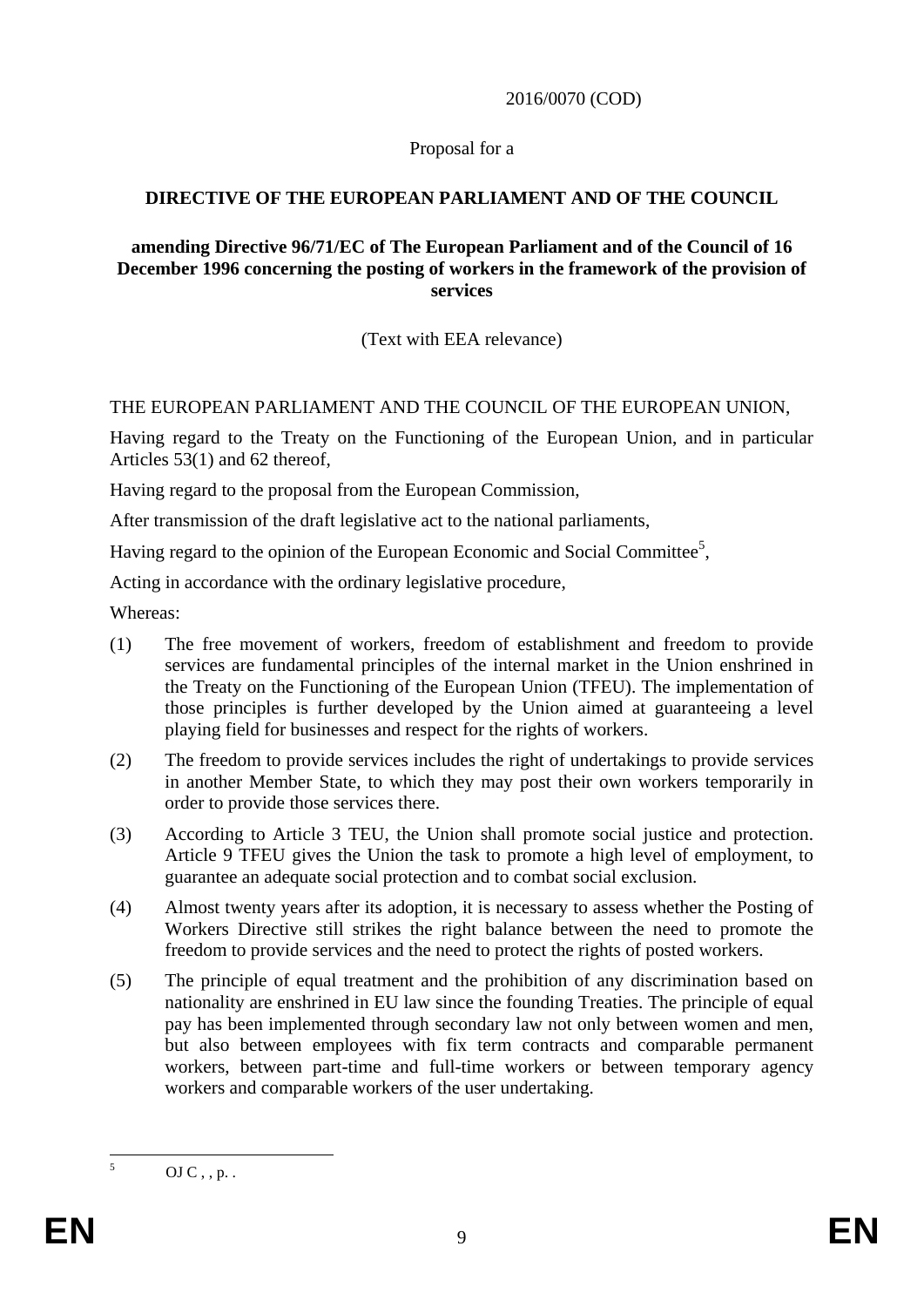- (6) The Rome I Regulation generally permits employers and employees to choose the law applicable to the employment contract. However, the employee must not be deprived of the protection of the mandatory rules of the law of the country in which or, failing that, from which the employee habitually carries out his work. In the absence of choice, the contract is governed by the law of the country in which or, failing that, from which the employee habitually carries out his work in performance of the contract.
- (7) The Rome I Regulation provides that the country where the work is habitually carried out shall not be deemed to have changed if he is temporarily employed in another country.
- (8) In view of the long duration of certain posting assignments, it is necessary to provide that, in case of posting lasting for periods higher than 24 months, the host Member State is deemed to be the country in which the work is carried out. In accordance with the principle of Rome I Regulation, the law of the host Member Sates therefore applies to the employment contract of such posted workers if no other choice of law was made by the parties. In case a different choice was made, it cannot, however, have the result of depriving the employee of the protection afforded to him by provisions that cannot be derogated from by agreement under the law of the host Member State. This should apply from the start of the posting assignment whenever it is envisaged for more than 24 months and from the first day subsequent to the 24 months when it effectively exceeds this duration. This rule does not affect the right of undertakings posting workers to the territory of another Member State to invoke the freedom to provide services in circumstances also where the posting exceeds 24 months. The purpose is merely to create legal certainty in the application of the Rome I Regulation to a specific situation, without amending that Regulation in any way. The employee will in particular enjoy the protection and benefits pursuant to the Rome I Regulation.
- (9) It is settled case law that restrictions to the freedom to provide services are only admissible if justified by overriding reasons in the public interest and must be proportionate and necessary.
- (10) Because of the highly mobile nature of work in international road transport, the implementation of the posting of workers directive raises particular legal questions and difficulties (especially where the link with the concerned Member State is insufficient). It would be most suited for these challenges to be addressed through sector-specific legislation together with other EU initiatives aimed at improving the functioning of the internal road transport market.
- (11) In a competitive internal market, service providers compete not only on the basis of a labour costs but also on factors such as productivity and efficiency, or the quality and innovation of their goods and services.
- (12) It is within Member States' competence to set rules on remuneration in accordance with their law and practice. However, national rules on remuneration applied to posted workers must be justified by the need to protect posted workers and must not disproportionately restrict the cross-border provision of services.
- (13) The elements of remuneration under national law or universally applicable collective agreements should be clear and transparent to all service providers. It is therefore justified to impose on Member States the obligation to publish the constituent elements of remuneration on the single website provided for by Article 5 of the Enforcement Directive.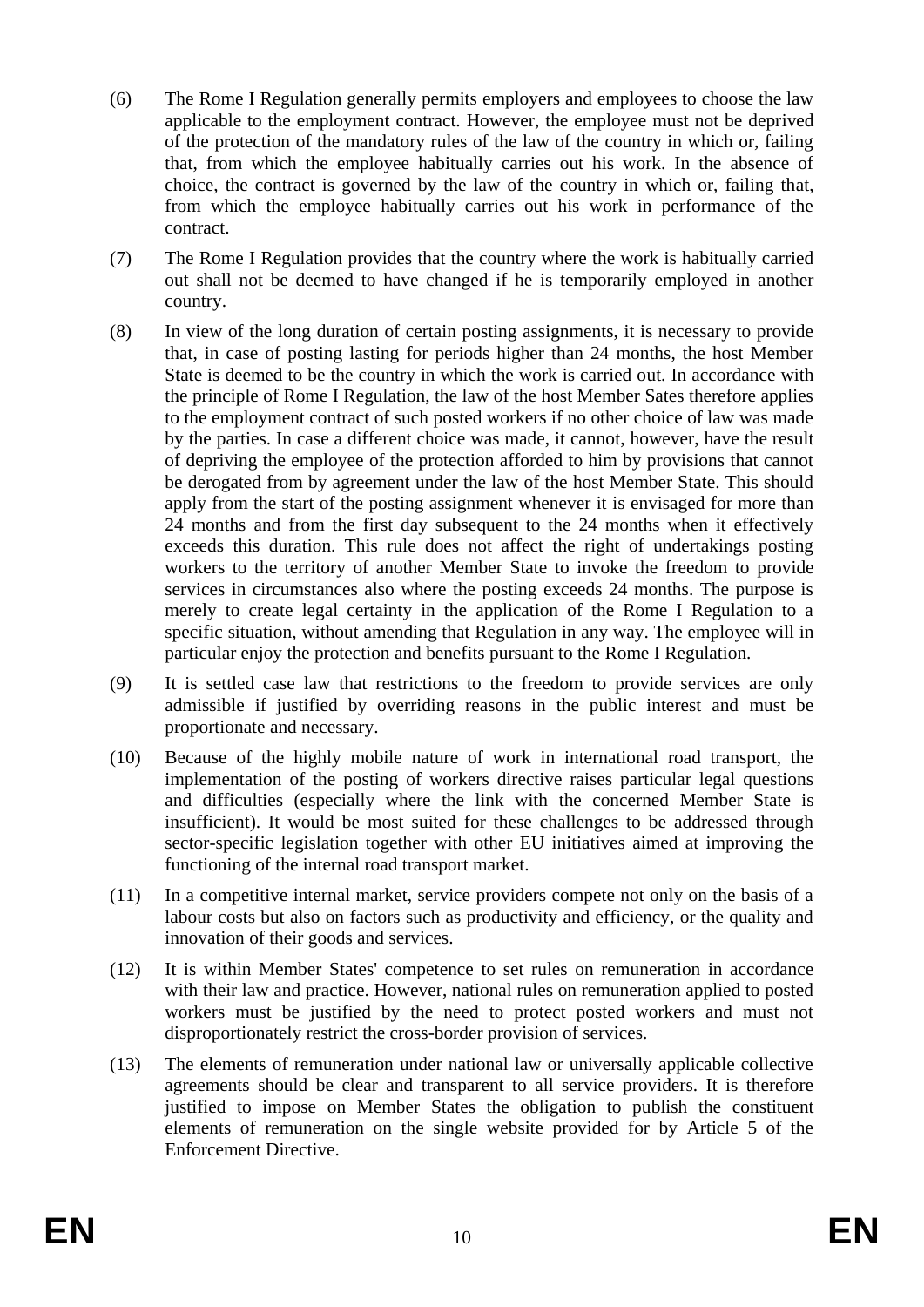- (14) Laws, regulations, administrative provisions or collective agreements applicable in Member States may ensure that subcontracting does not confer on undertakings the possibility to avoid rules guaranteeing certain terms and conditions of employment covering remuneration. Where such rules on remuneration exist at national level, the Member State may apply them in a non-discriminatory manner to undertakings posting workers to its territory provided that they do not disproportionately restrict the cross-border provision of services.
- (15) Directive 2008/104/EC of the European Parliament and of the Council on temporary agency work gives expression to the principle that the basic working and employment conditions applicable to temporary agency workers should be at least those which would apply to such workers if they were recruited by the user undertaking to occupy the same job. This principle should also apply to temporary agency workers posted to another Member State.
- (16) In accordance with the Joint Political Declaration of 28 September 2011 of Member States and the Commission on explanatory documents<sup>6</sup>, Member States have undertaken to accompany, in justified cases, the notification of their transposition measures with one or more documents explaining the relationship between the components of a directive and the corresponding parts of national transposition instruments. With regard to this Directive, the legislator considers the transmission of such documents to be justified,

## HAVE ADOPTED THIS DIRECTIVE:

#### *Article 1* **Amendments to Directive 96/71/EC**

Directive 96/71/EC is hereby amended as follows:

(1) The following Article 2a is added:

*Article 2a*

Posting exceeding twenty-four months

1. When the anticipated or the effective duration of posting exceeds twenty-four months, the Member State to whose territory a worker is posted shall be deemed to be the country in which his or her work is habitually carried out.

2. For the purpose of paragraph 1, in case of replacement of posted workers performing the same task at the same place, the cumulative duration of the posting periods of the workers concerned shall be taken into account, with regard to workers that are posted for an effective duration of at least six months.

- (2) Article 3 is amended as follows:
	- (a) Paragraph 1 is replaced by the following:
		- 1. Member States shall ensure that, whatever the law applicable to the employment relationship, the undertakings referred to in Article 1 (1) guarantee workers posted to their territory the terms and conditions of employment covering the following matters which, in the Member State where the work is carried out, are laid down:
		- by law, regulation or administrative provision, and/or

 $\overline{6}$ 

<sup>6</sup> OJ C 369, 17.12.2011, p. 14.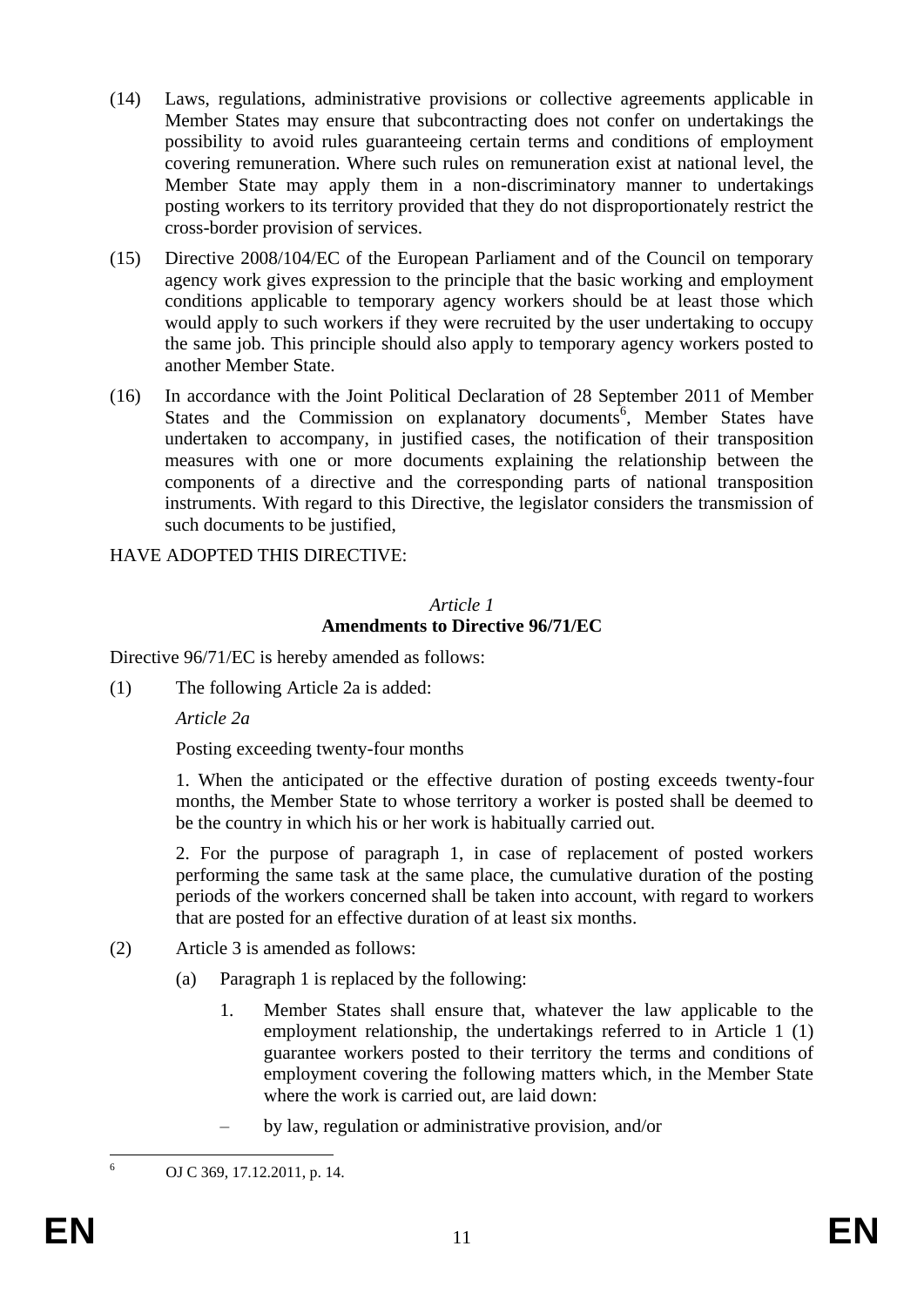- by collective agreements or arbitration awards which have been declared universally applicable within the meaning of paragraph 8:
- (a) maximum work periods and minimum rest periods;
- (b) minimum paid annual holidays
- (c) remuneration, including overtime rates; this point does not apply to supplementary occupational retirement pension schemes:
- (d) the conditions of hiring-out of workers, in particular the supply of workers by temporary employment undertakings;
- (e) health, safety and hygiene at work;
- (f) protective measures with regard to the terms and conditions of employment of pregnant women or women who have recently given birth, of children and of young people;
- (g) equality of treatment between men and women and other provisions on non-discrimination.

For the purpose of this Directive, remuneration means all the elements of remuneration rendered mandatory by national law, regulation or administrative provision, collective agreements or arbitration awards which have been declared universally applicable and/or, in the absence of a system for declaring collective agreements or arbitration awards to be of universal application, other collective agreements or arbitration awards within the meaning of paragraph 8 second subparagraph, in the Member State to whose territory the worker is posted.

Member States shall publish in the single official national website referred to in Article 5 of Directive 2014/67/EU the constituent elements of remuneration in accordance with point (c).

(b) The following paragraph is added:

1a. If undertakings established in the territory of a Member State are obliged by law, regulation, administrative provision or collective agreement, to subcontract in the context of their contractual obligations only to undertakings that guarantee certain terms and conditions of employment covering remuneration, , the Member State may, on a non–discriminatory and proportionate basis, provide that such undertakings shall be under the same obligation regarding subcontracts with undertakings referred to in Article 1 (1) posting workers to its territory.

(c) The following paragraph is added

1b. Member States shall provide that the undertakings referred to in Article 1(3)(c) guarantee posted workers the terms and conditions which apply pursuant to Art. 5 Directive 2008/104/EC of the European Parliament and of the Council of 19 November 2008 on temporary agency work to temporary workers hired-out by temporary agencies established in the Member State where the work is carried out.

- (d) Paragraph 9 is deleted.
- (e) The second subparagraph of paragraph 10 is deleted.
- (3) The first paragraph of the Annex is amended as follows: